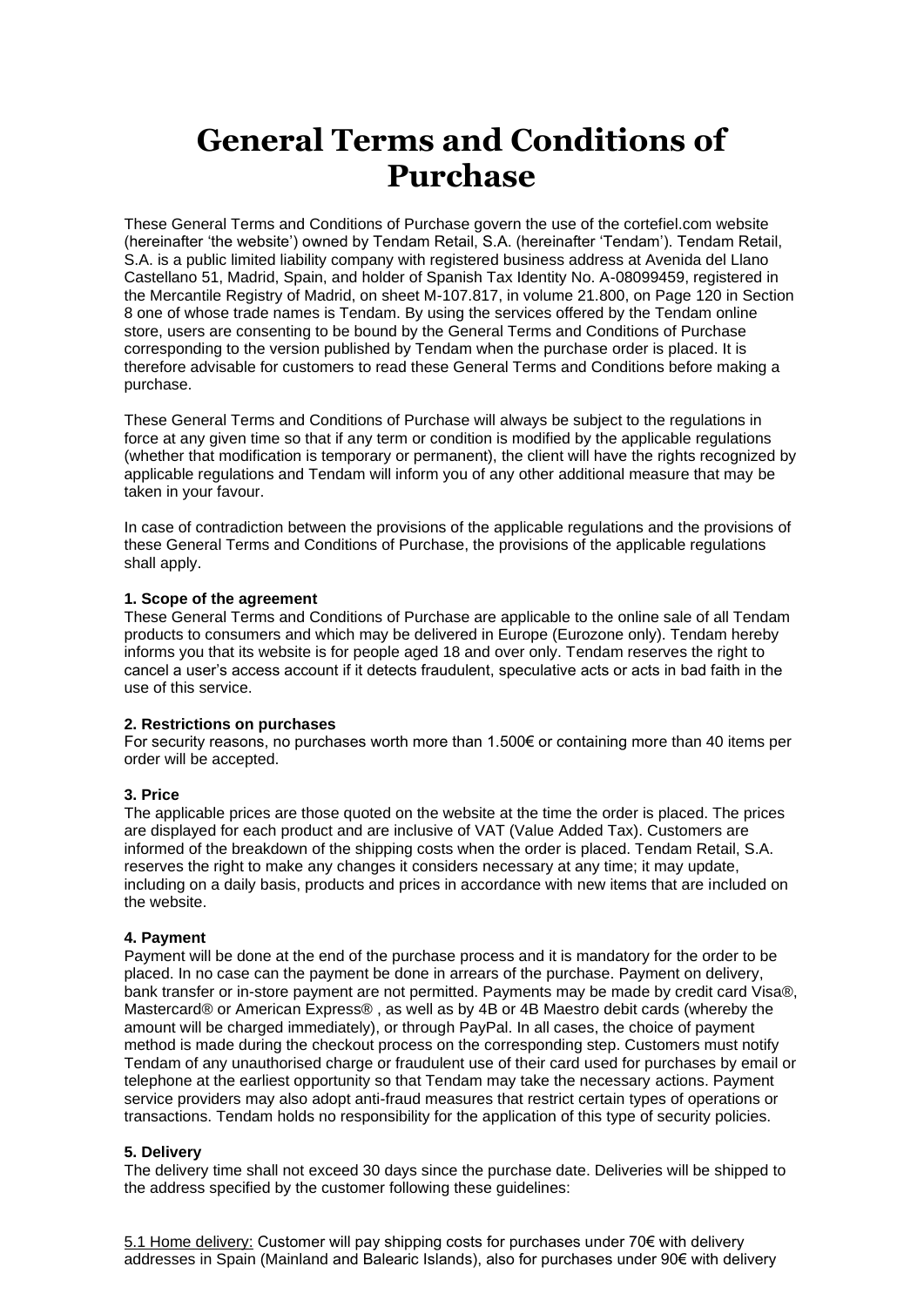address in Canary Islands, Ceuta and Melilla, under 70€ in Portugal and under 150€ in the rest of European countries. Futhermore, in the case of items shipped to the Canary Islands, Ceuta, Melilla, customers are liable for the customs duties applicable on receipt of the order (these costs vary according to package weight), which are payable at the time the package is received and in no case will be included in the price paid for the products. The delivery address specified by the customer may be a home address, their workplace address or any other desired address. It is not necessary for the delivery and invoice addresses to be the same. Customer will receive an email one day prior to delivery with options for changing the date and delivery address.

5.2 Gift orders: Customers may pay for an order and decide to have it delivered as a gift to someone else. "This is a Gift" option must be selected as during the purchase process. Customers may also ask for wrapping paper and a card with message to be included. Important: the invoice included in the delivery does not include the price of products bought, therefore being of no use to exchange or return a product. In order to do so, the buyer must log in into the account and print the original invoice which includes the prices.

5.3 Issues with a delivery: In the case of unsuccessful delivery because the person is absent, the shipping company will leave a notification and will try to contact the delivery person by phone. After two more attempts, the customer will need to contact the shipping Company in order to arrange the delivery.

#### **6. Exchanges, returns and right of cancellation**

There are different procedures for exchanging or returning items, or cancelling an order. The details for each procedure are described below, along with costs, and terms and conditions.

**a) Exchange:** exchanging an item for another in a different colour and/or size..

**b) Return:** due to an item being damaged or defective, receiving the wrong item, or any reason other than those previously described.

**c) Cancellation:** return based solely on the customer's decision.

Due to the nature of certain items please take the following into account:

• For reasons of health and hygiene, we do not accept exchanges, returns, or cancellations for briefs, boxers, tights, socks, earrings, or cosmetics, if the packaging, wrapping, or seal protecting the product has been opened or broken, except in cases where the item is defective or damaged. • Fur items, perfumes, and jewellery (necklaces and bracelets) can only be exchanged, returned,

or cancelled via the online store.

• Any items to be exchanged or returned must be in their original packaging, except items which are defective or damaged.

• In the event of cancellation you will be only be liable for the diminished value of goods resulting from handling other than that which is necessary to establish the nature, characteristics, and functioning of the goods.

### **ORDERS DELIVERED TO EUROPEAN COUNTRIES (excluding Spain)**

#### **EXCHANGES:**

Exchanges are not permitted.

#### **RETURNS (due to fault or defect) made through the online store:**

**- Conditions:** Returns made through physical stores are not permitted. The procedure must be completed according to the point 8 from these General Terms and Conditions of Purchase. **- Cost:** Returns are free of charge for the customer. Tendam shall refund the customer the corresponding amount (including shipping costs from the original purchase) within 14 calendar days since the date it was informed of the return request. The refund will be made via the same method used for payment. However, Tendam might hold the refund until items have been received, or until the customer sends to Tendam a proof of delivery, whichever occurs first. **- Procedure:** From your home address: Go to your **[order information](https://cortefiel.com/at/en/orders)** to request a return. If you checked out as a guest you can access this information from the link in your confirmation email. We will arrange for a courier to collect your return from the address provided.

### **RIGHT OF CANCELLATION made through the online store:**

**- Conditions:** You have the right to cancel your order for any reason within 14 calendar days after you received the order.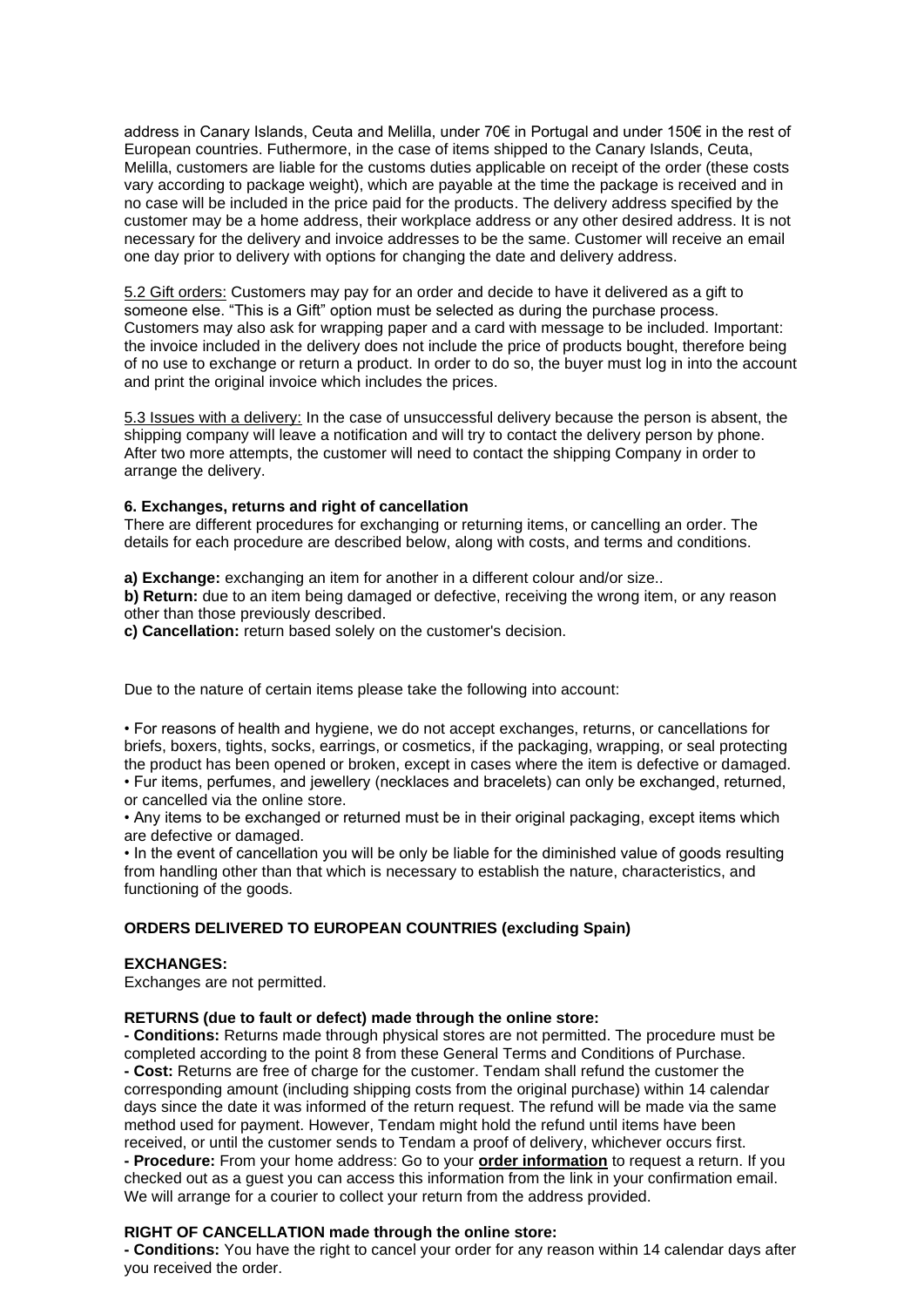**- Cost:** The cost of shipping items back to Tendam is payable by the customer. Tendam shall refund the customer the corresponding amount (including shipping costs from the original purchase) within 14 calendar days since the date it was informed of the cancellation request. The refund will be made via the same method used for payment. However, Tendam might hold the refund until items have been received, or until the customer sends to Tendam a proof of delivery, whichever occurs first.

**- Procedure:** From your home address: Go to your **[order information](https://cortefiel.com/at/en/orders)** to request a return. If you checked out as a guest you can access this information from the link in your confirmation email. In the event you have paid any shipping costs with your original purchase, please contact our customer support so that we can return such costs, **[here](https://cortefiel.com/at/en/contact.html)**.

#### **7. Product availability**

In the event of any supply shortage or the stock of a product running out, customers will be immediately informed and refunded for the amount of the products affected. Tendam shall refund the customer the corresponding amount within 14 calendar days since the date it was informed of the cancellation request. The refund will be made via the same method used for payment.

#### **8. Guarantee of purchased products**

The contractual guarantee offered is that set forth in Royal Legislative Decree 1/2007 of November, 16th, approving the consolidated text of the General Consumer and User Protection Law. Tendam shall respond to any instances of non-conformity expressed within a period of two years following delivery, provided that the customer has duly notified Tendam of the said lack of conformity within two months of the buyer becoming aware of these circumstances.

Furthermore, we remind you that you have a month to make a return for any reason other than an item being faulty, showing a defect or reception of an incorrect item, as specified in clause 6 from the General Terms and Conditions of Purchase.

#### **9. Customer service**

Should you have any questions, concerns, complaints, or suggestions about the online store, you may contact our Customer Service Department by any of the following means:

| <b>COUNTRY</b>        | <b>TELEPHONE NUMBER</b> | LANGUAGE*          | BRAND <sup>**</sup>    |
|-----------------------|-------------------------|--------------------|------------------------|
| <b>PORTUGAL</b>       | +351800110854           | Language selection | <b>Brand selection</b> |
| <b>FRANCE</b>         | +330805370947           | Language selection | <b>Brand selection</b> |
| <b>BELGIUM</b>        | +3280031048             | Language selection | <b>Brand selection</b> |
| <b>GERMANY</b>        | +4908007747744          | Language selection | <b>Brand selection</b> |
| <b>UNITED KINGDOM</b> | +4408000211886          | Language selection | <b>Brand selection</b> |
| <b>HOLLAND</b>        | +318005544112           | Language selection | <b>Brand selection</b> |
| <b>ITALY</b>          | +39800719458            | Language selection | <b>Brand selection</b> |
| <b>HUNGARY</b>        | +3680106705             | Language selection | <b>Brand selection</b> |
| <b>AUSTRIA</b>        | +43800123827            | Language selection | <b>Brand selection</b> |
| <b>IRELAND</b>        | +3531800710319          | Language selection | <b>Brand selection</b> |
| <b>POLAND</b>         | +48800707250            | Language selection | <b>Brand selection</b> |
| <b>LUXEMBOURG</b>     | +35280025286            | Language selection | <b>Brand selection</b> |
| <b>BULGARIA</b>       | +3598002100229          | Language selection | <b>Brand selection</b> |
| SWITZERLAND           | +41800414243            | Language selection | <b>Brand selection</b> |
| <b>CZECH REPUBLIC</b> | +42800114400            | Language selection | <b>Brand selection</b> |
| <b>SLOVAKIA</b>       | +421800863142           | Language selection | <b>Brand selection</b> |
| <b>SLOVENIA</b>       | +38680081278            | Language selection | <b>Brand selection</b> |